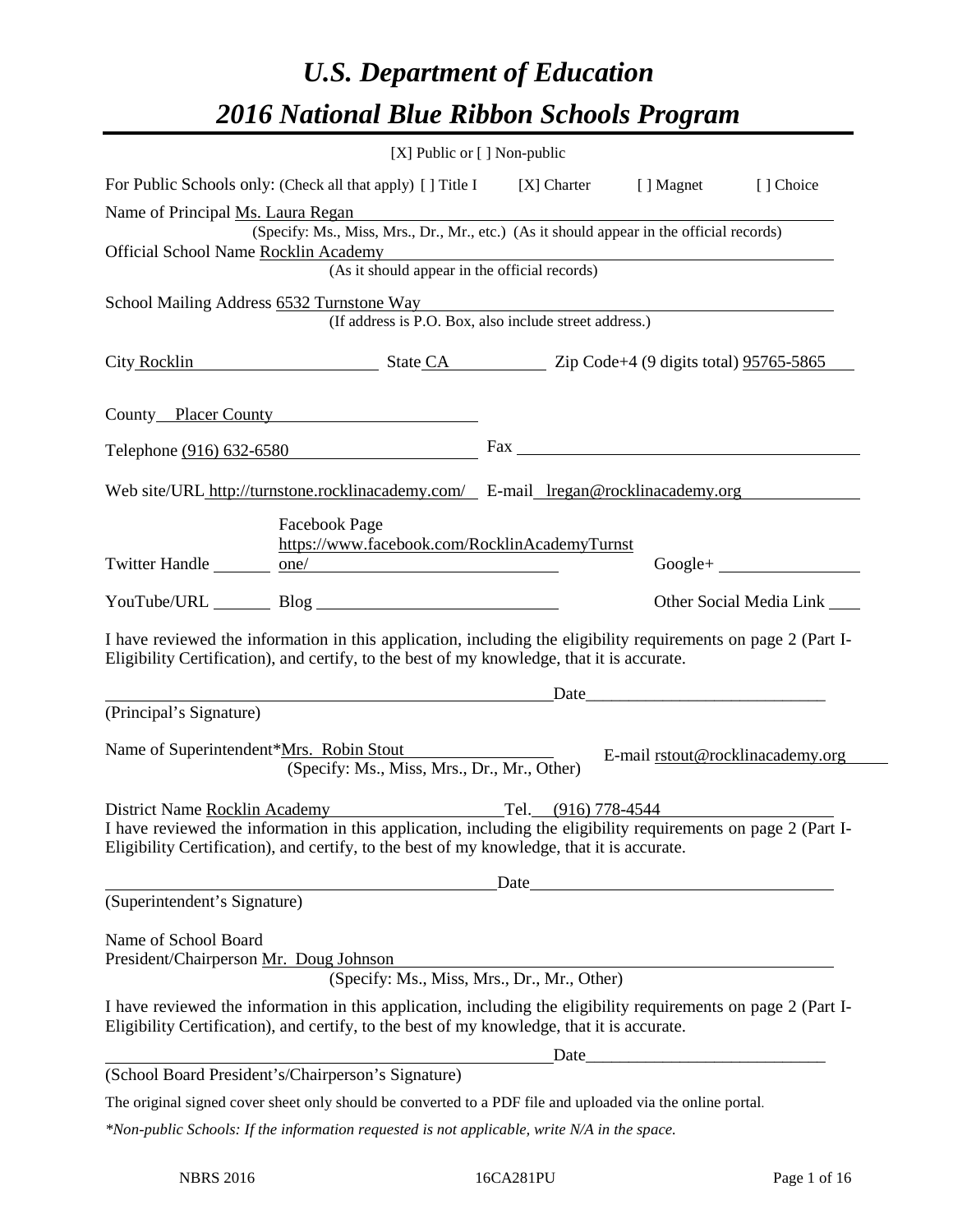The signatures on the first page of this application (cover page) certify that each of the statements below, concerning the school's eligibility and compliance with U.S. Department of Education and National Blue Ribbon Schools requirements, are true and correct.

- 1. The school configuration includes one or more of grades K-12. (Schools on the same campus with one principal, even a K-12 school, must apply as an entire school.)
- 2. The public school has met their state's accountability requirements (i.e., avoided sanctions) in participation, performance in reading (or English language arts) and mathematics, and other academic indicators (i.e., attendance rate and graduation rate) using the most recent accountability results available for the year prior to nomination.
- 3. To meet final eligibility, a public school must meet the state's accountability requirements (i.e., avoided sanctions) in participation, performance in reading (or English language arts) and mathematics, and other academic indicators (i.e., attendance rate and graduation rate) for the year in which they are nominated (2015-2016) and be certified by the state representative. Any status appeals must be resolved at least two weeks before the awards ceremony for the school to receive the award.
- 4. If the school includes grades 7 or higher, the school must have foreign language as a part of its curriculum.
- 5. The school has been in existence for five full years, that is, from at least September 2010 and each tested grade must have been part of the school for the past three years.
- 6. The nominated school has not received the National Blue Ribbon Schools award in the past five years: 2011, 2012, 2013, 2014, or 2015.
- 7. The nominated school has no history of testing irregularities, nor have charges of irregularities been brought against the school at the time of nomination. The U.S. Department of Education reserves the right to disqualify a school's application and/or rescind a school's award if irregularities are later discovered and proven by the state.
- 8. The nominated school or district is not refusing Office of Civil Rights (OCR) access to information necessary to investigate a civil rights complaint or to conduct a district-wide compliance review.
- 9. The OCR has not issued a violation letter of findings to the school district concluding that the nominated school or the district as a whole has violated one or more of the civil rights statutes. A violation letter of findings will not be considered outstanding if OCR has accepted a corrective action plan from the district to remedy the violation.
- 10. The U.S. Department of Justice does not have a pending suit alleging that the nominated school or the school district as a whole has violated one or more of the civil rights statutes or the Constitution's equal protection clause.
- 11. There are no findings of violations of the Individuals with Disabilities Education Act in a U.S. Department of Education monitoring report that apply to the school or school district in question; or if there are such findings, the state or district has corrected, or agreed to correct, the findings.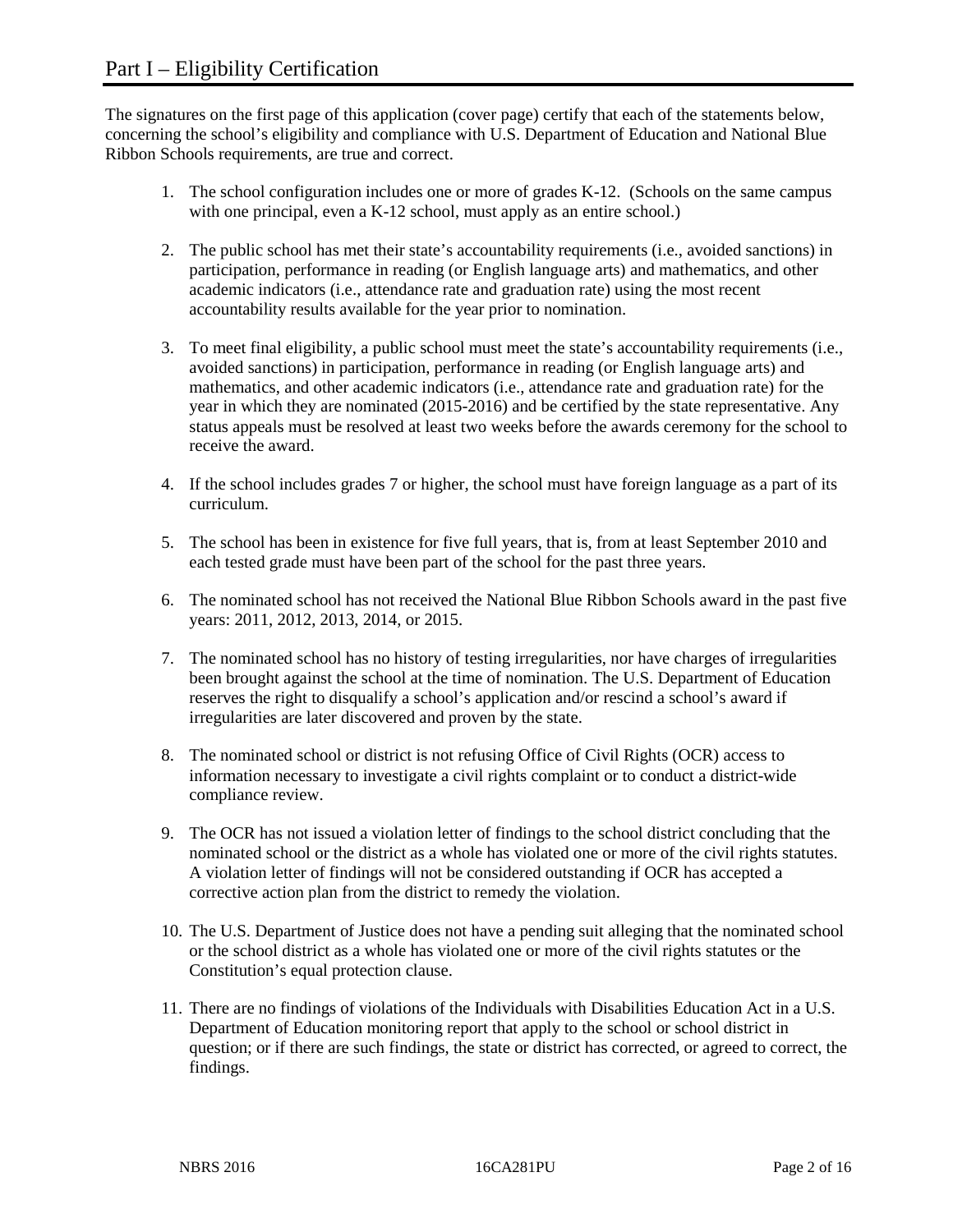### **Data should be provided for the most recent school year (2015-2016) unless otherwise stated.**

### **DISTRICT**

1. Number of schools in the district  $\frac{3}{2}$  Elementary schools (includes K-8) (per district designation): 0 Middle/Junior high schools 1 High schools 0 K-12 schools

#### 4 TOTAL

**SCHOOL** (To be completed by all schools)

- 2. Category that best describes the area where the school is located:
	- [] Urban or large central city [ ] Suburban with characteristics typical of an urban area [X] Suburban [ ] Small city or town in a rural area [ ] Rural
- 3. Number of students as of October 1, 2015 enrolled at each grade level or its equivalent in applying school:

| Grade                           | # of         | # of Females | <b>Grade Total</b> |
|---------------------------------|--------------|--------------|--------------------|
|                                 | <b>Males</b> |              |                    |
| <b>PreK</b>                     | 0            | $\theta$     | 0                  |
| K                               | 24           | 24           | 48                 |
| $\mathbf{1}$                    | 21           | 27           | 48                 |
| $\overline{2}$                  | 19           | 29           | 48                 |
| 3                               | 20           | 28           | 48                 |
| 4                               | 29           | 31           | 60                 |
| 5                               | 37           | 23           | 60                 |
| 6                               | 26           | 33           | 59                 |
| 7                               | 0            | $\theta$     | 0                  |
| 8                               | 0            | $\theta$     | 0                  |
| 9                               | 0            | 0            | 0                  |
| 10                              | 0            | $\Omega$     | 0                  |
| 11                              | 0            | 0            | 0                  |
| 12 or higher                    | 0            | 0            | $\Omega$           |
| <b>Total</b><br><b>Students</b> | 176          | 195          | 371                |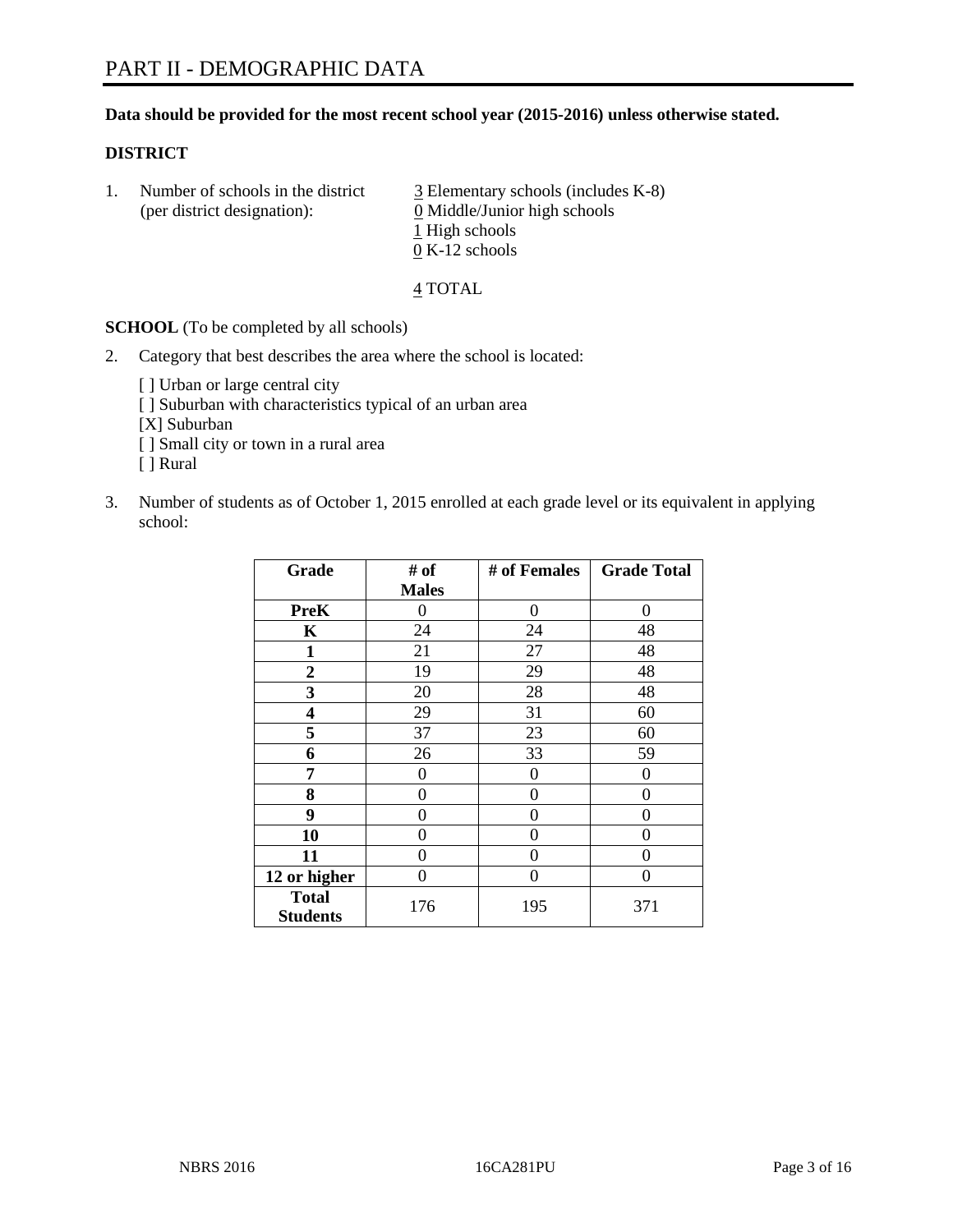the school: 33 % Asian

4. Racial/ethnic composition of  $\frac{3}{9}$ % American Indian or Alaska Native 1 % Black or African American 13 % Hispanic or Latino 2 % Native Hawaiian or Other Pacific Islander 48 % White 0 % Two or more races **100 % Total**

(Only these seven standard categories should be used to report the racial/ethnic composition of your school. The Final Guidance on Maintaining, Collecting, and Reporting Racial and Ethnic Data to the U.S. Department of Education published in the October 19, 2007 *Federal Register* provides definitions for each of the seven categories.)

5. Student turnover, or mobility rate, during the  $2014 - 2015$  school year:  $31\%$ 

This rate should be calculated using the grid below. The answer to (6) is the mobility rate.

| <b>Steps For Determining Mobility Rate</b>         | Answer |  |
|----------------------------------------------------|--------|--|
| (1) Number of students who transferred to          |        |  |
| the school after October 1, 2014 until the         | 92     |  |
| end of the 2014-2015 school year                   |        |  |
| (2) Number of students who transferred             |        |  |
| <i>from</i> the school after October 1, 2014 until | 24     |  |
| the end of the 2014-2015 school year               |        |  |
| (3) Total of all transferred students [sum of      | 116    |  |
| rows $(1)$ and $(2)$ ]                             |        |  |
| (4) Total number of students in the school as      | 372    |  |
| of October 1, 2014                                 |        |  |
| $(5)$ Total transferred students in row $(3)$      | 0.312  |  |
| divided by total students in row (4)               |        |  |
| $(6)$ Amount in row $(5)$ multiplied by 100        | 31     |  |

6. English Language Learners (ELL) in the school:  $5\%$ 

20 Total number ELL

Specify each non-English language represented in the school (separate languages by commas):

- 7. Students eligible for free/reduced-priced meals: 5 % Total number students who qualify:  $18$
- 8. Students receiving special education services: 10 %

37 Total number of students served

Indicate below the number of students with disabilities according to conditions designated in the Individuals with Disabilities Education Act. Do not add additional conditions. It is possible that students may be classified in more than one condition.

| 2 Autism                              | 0 Orthopedic Impairment                        |
|---------------------------------------|------------------------------------------------|
| 0 Deafness                            | 1 Other Health Impaired                        |
| 0 Deaf-Blindness                      | 4 Specific Learning Disability                 |
| 1 Emotional Disturbance               | 29 Speech or Language Impairment               |
| 0 Hearing Impairment                  | 0 Traumatic Brain Injury                       |
| 0 Mental Retardation                  | <b>0</b> Visual Impairment Including Blindness |
| $\underline{0}$ Multiple Disabilities | <b>0</b> Developmentally Delayed               |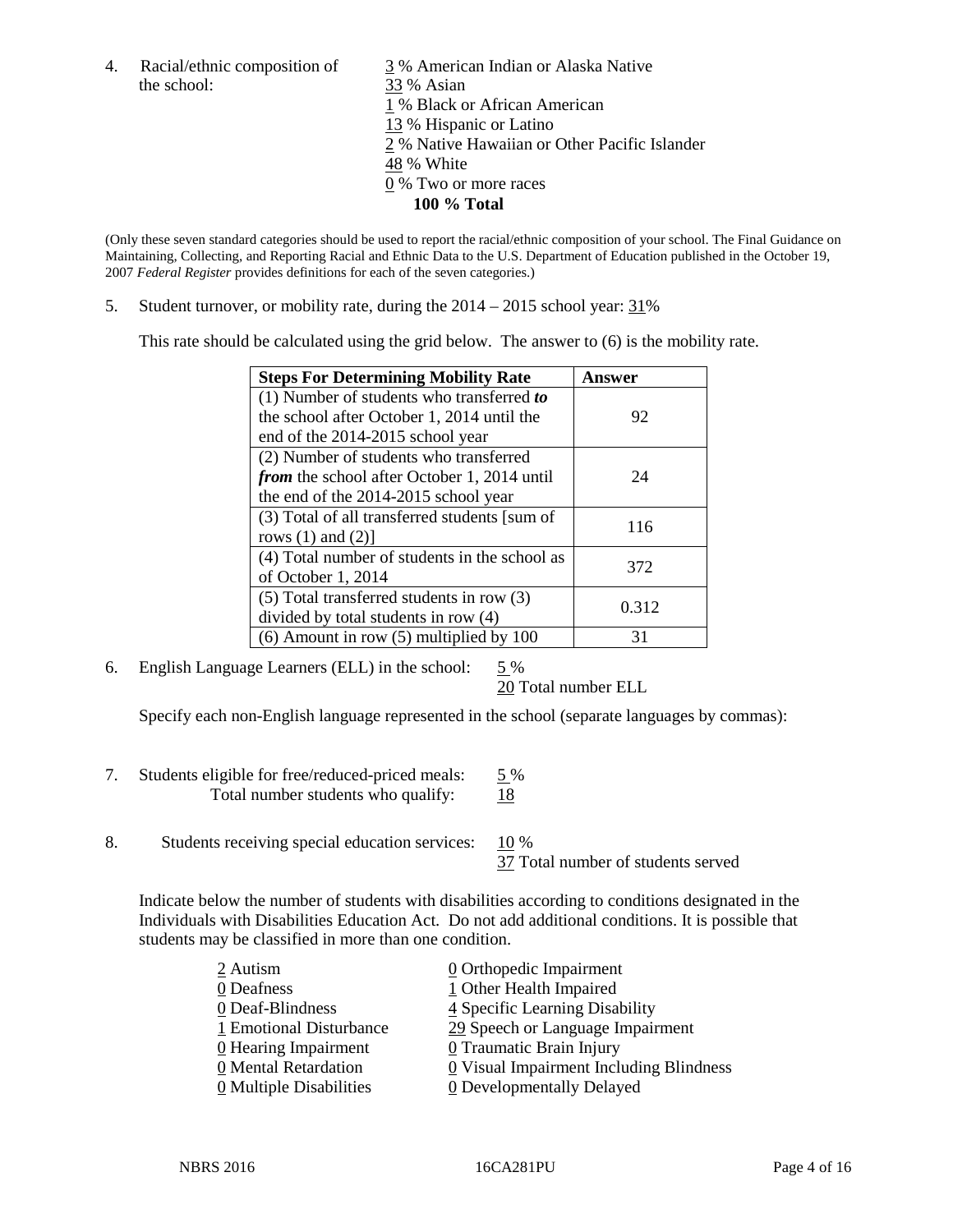- 9. Number of years the principal has been in her/his position at this school: 2
- 10. Use Full-Time Equivalents (FTEs), rounded to nearest whole numeral, to indicate the number of school staff in each of the categories below:

|                                       | <b>Number of Staff</b>      |
|---------------------------------------|-----------------------------|
| Administrators                        |                             |
| Classroom teachers                    | 14                          |
| Resource teachers/specialists         |                             |
| e.g., reading, math, science, special | $\mathcal{D}_{\mathcal{L}}$ |
| education, enrichment, technology,    |                             |
| art, music, physical education, etc.  |                             |
| Paraprofessionals                     |                             |
| Student support personnel             |                             |
| e.g., guidance counselors, behavior   |                             |
| interventionists, mental/physical     |                             |
| health service providers,             | $\mathcal{D}_{\mathcal{L}}$ |
| psychologists, family engagement      |                             |
| liaisons, career/college attainment   |                             |
| coaches, etc.                         |                             |

- 11. Average student-classroom teacher ratio, that is, the number of students in the school divided by the FTE of classroom teachers, e.g., 22:1 26:1
- 12. Show daily student attendance rates. Only high schools need to supply yearly graduation rates.

| <b>Required Information</b> | 2014-2015 | $2013 - 2014$ | 2012-2013 | 2011-2012 | 2010-2011 |
|-----------------------------|-----------|---------------|-----------|-----------|-----------|
| Daily student attendance    | 98%       | 98%           | 98%       | 98%       | 97%       |
| High school graduation rate | 9%        | $9\%$         | 9%        | 9%        | 0%        |

#### 13. **For high schools only, that is, schools ending in grade 12 or higher.**

Show percentages to indicate the post-secondary status of students who graduated in Spring 2015.

| <b>Post-Secondary Status</b>                  |    |
|-----------------------------------------------|----|
| Graduating class size                         |    |
| Enrolled in a 4-year college or university    | 0% |
| Enrolled in a community college               | 0% |
| Enrolled in career/technical training program | 0% |
| Found employment                              | 0% |
| Joined the military or other public service   | 0% |
| Other                                         | 0/ |

14. Indicate whether your school has previously received a National Blue Ribbon Schools award. Yes No X

If yes, select the year in which your school received the award.

15. In a couple of sentences, provide the school's mission or vision statement.

The Rocklin Academy Family of Schools are public charter schools that embody high standards, parent partnership, rich core content and collaborative use of data resulting in high quality teaching and learning in a nurturing environment.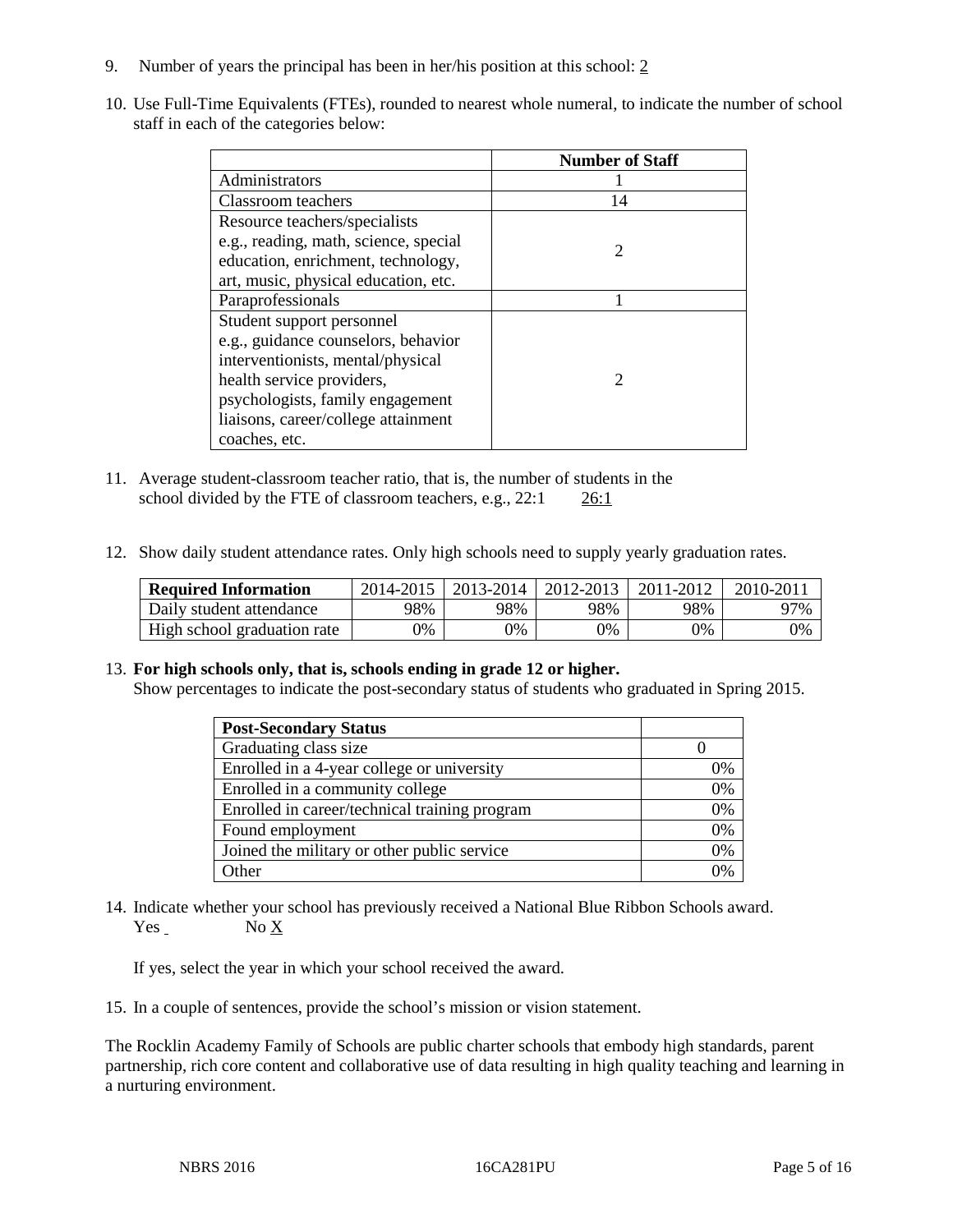16. **For public schools only**, if the school is a magnet, charter, or choice school, explain how students are chosen to attend.

Rocklin Academy Turnstone is a free, public charter school. All applicants are accepted within our enrollment time frame. Preference is given to full time credentialed employees and siblings of current students. All other families are placed in a true lottery system where families are identified with a number. Because we are authorized by Rocklin Unified School District, our Rocklin residents get multiple pulls in the lottery as compared to non-residents. Once enrollment is filled, families whose number was pulled by our computer system will have an opportunity to accept or decline a position at Rocklin Academy Turnstone. Those who choose to wait for an opening are placed on a waiting list which is rolled over year to year. We currently have a waiting list of about 344 students.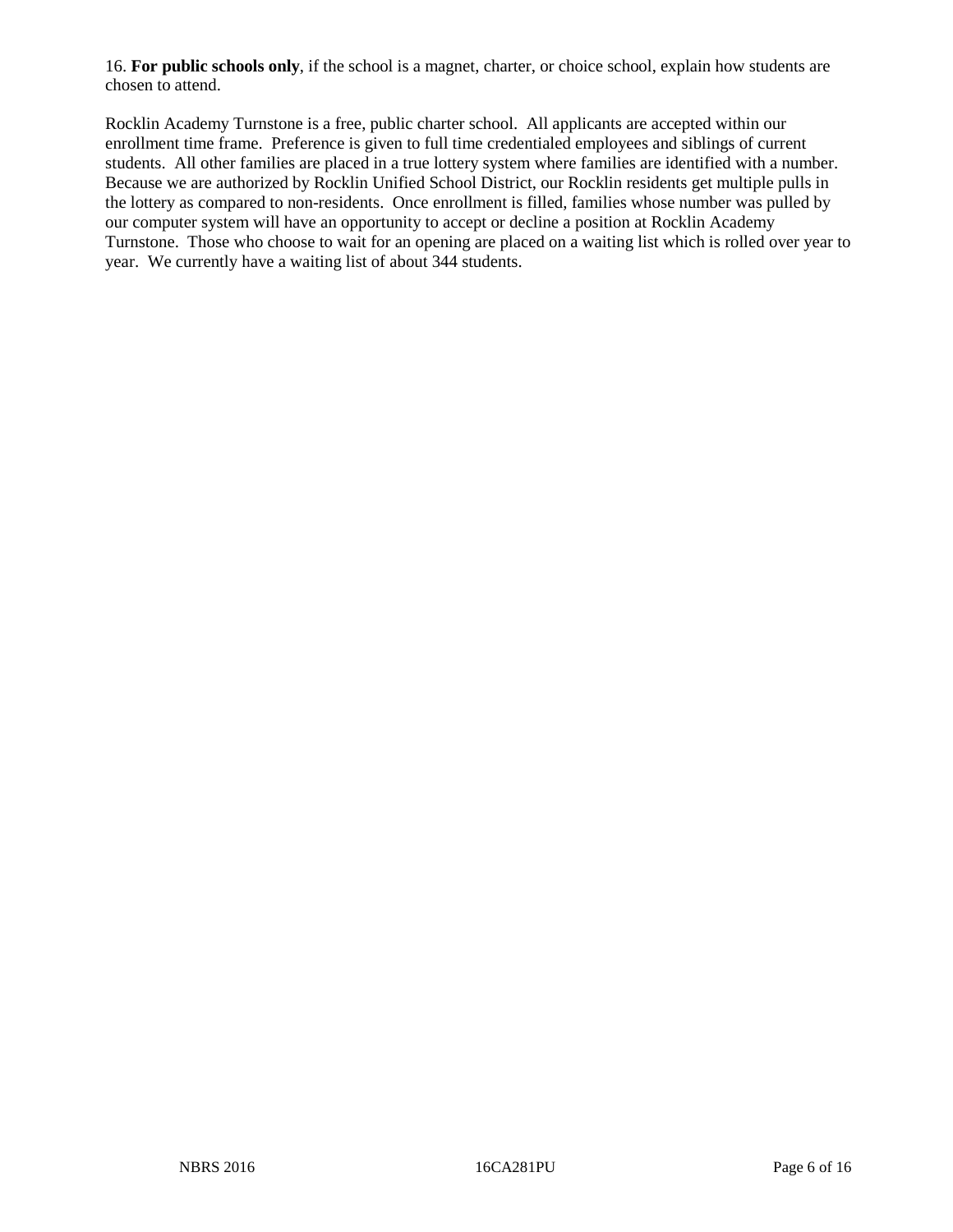# PART III – SUMMARY

Rocklin Academy Turnstone is a highly successful K-6 Core Knowledge school that presents a high-quality education which challenges and motivates each child to discover, strive for, and achieve her/his full potential. Rocklin Academy is in its fifteenth year of operation. Rocklin Academy has a 2013-2014 threeyear average API of 958\* and for the past two years where rankings are available, has had the highest statewide API rank of 10. Since first serving students in August 2001, we have operated at full enrollment, and there is currently a large waiting list.

Rocklin Academy features a strong curriculum, outstanding teaching, ongoing assessment of student progress, and will continue to require a commitment to high standards. We believe that all students can learn at high levels and believe in developing the whole child. We are a school of choice in the suburban area outside of Sacramento, California and have a clear and focused mission devoted to student learning. Rocklin Academy's philosophy is that all elementary students need a standards-based education which is dedicated to the mastery of a broad base of knowledge and the development of a rich vocabulary, full literacy and mathematics skills. The richness of the Core Knowledge Curriculum Sequence and California Common Core State Standards combined with research-proven teaching methods that motivate and engage students to work hard and learn more, has shown great success in empowering students to excel and be prepared for success in high school and college. Our Core Knowledge promotes cultural literacy and celebrates diversity which empowers all students to be proud of who they are and where they come from with a common foundation of academic vocabulary and content. Rocklin Academy Turnstone is also a parent partnership school which means we highly encourage parent participation, parent feedback, partnership and support. Parent participation, quality teaching and curriculum, and belief in the whole child all support the best possible learning environment for our students. Rocklin Academy believes that working collaboratively with each other, and with our families, we can create an environment that supports students academically, emotionally, and socially with positive behavior. Our school believes in teaching character traits and the Eight Keys of Excellence, which are: Failure leads to success, speak with good purpose, this is it, commitment, ownership, flexibility, balance, with the overarching key being integrity. It is not enough to teach the Keys of Excellence at our rallies, but demonstrate and model what these traits look like in action. Our students earn incentive tickets by demonstrating these actions on our school campus. Tickets are drawn at a rally where students earn prizes. What is equally important, is that our students observe our faculty and staff earning awards for demonstrating one or more of these traits. Students participate in the rallies by explaining why and what action the staff member demonstrated to earn the award. Our student groups, A.C.E.S. (Ambassadors of Character Education for Students), and student counsel put together skits to act out what the character traits look like. It is a big part of our school culture to demonstrate and celebrate strong character and integrity, support all students so they can learn at high levels, and support the whole child. Our Mission, Vision, and Core Values embody our belief that all students can learn at high levels and it is our job, collaboratively, to meet the needs of all learners.

Mission Statement: The Rocklin Academy Family of Schools are public charter schools that embody high standards, parent partnership, rich core content and collaborative use of data resulting in high-quality teaching and learning in a nurturing environment.

Vision Statement: All students achieve their personal best and will become productive, compassionate, and engaged citizens.

Five Core Values That Will Impact Student Achievement:

1. The future we want to create includes a community of leaders who have strong shared beliefs and values that all students have the ability to learn at high levels and the expectations of our organization/schools to meet or exceed that level.

2. The future we want to create includes a community of leaders who are data savvy; they embrace and monitor data, and use it to drive continuous improvement.

3. The future we want to create includes a community of leaders who have a collaborative relationship and establish a strong communication structure to inform and engage both internal and external stakeholders in setting and achieving district-wide student learning and achievement goals.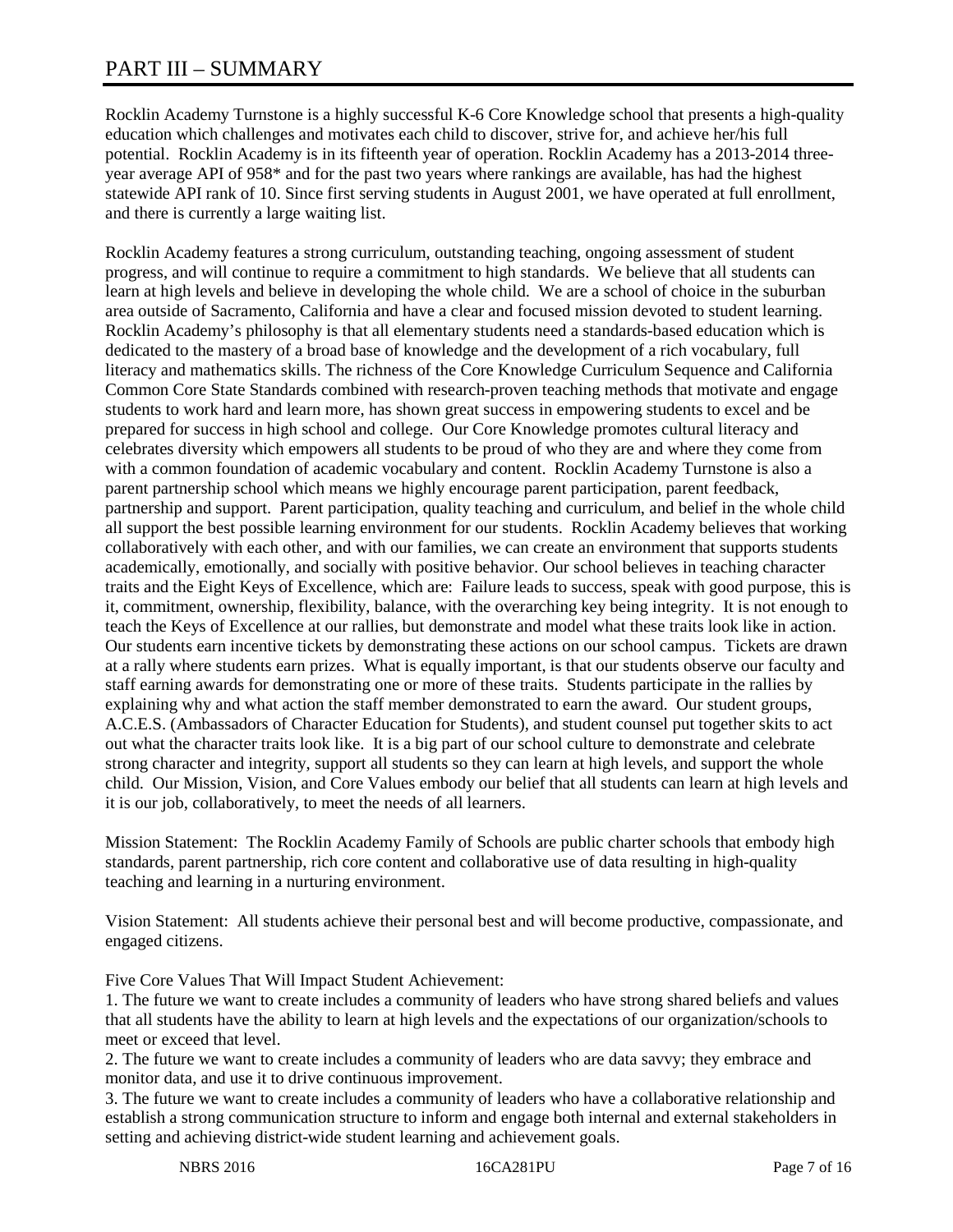4. The future we want to create includes a community of leaders who are knowledgeable, ethical, responsible, critical thinking, and engaged members of society.

5. The future we want to create includes a community of leaders who utilize research based, varied, differentiated and effective instructional practices to ensure all students learn at high levels.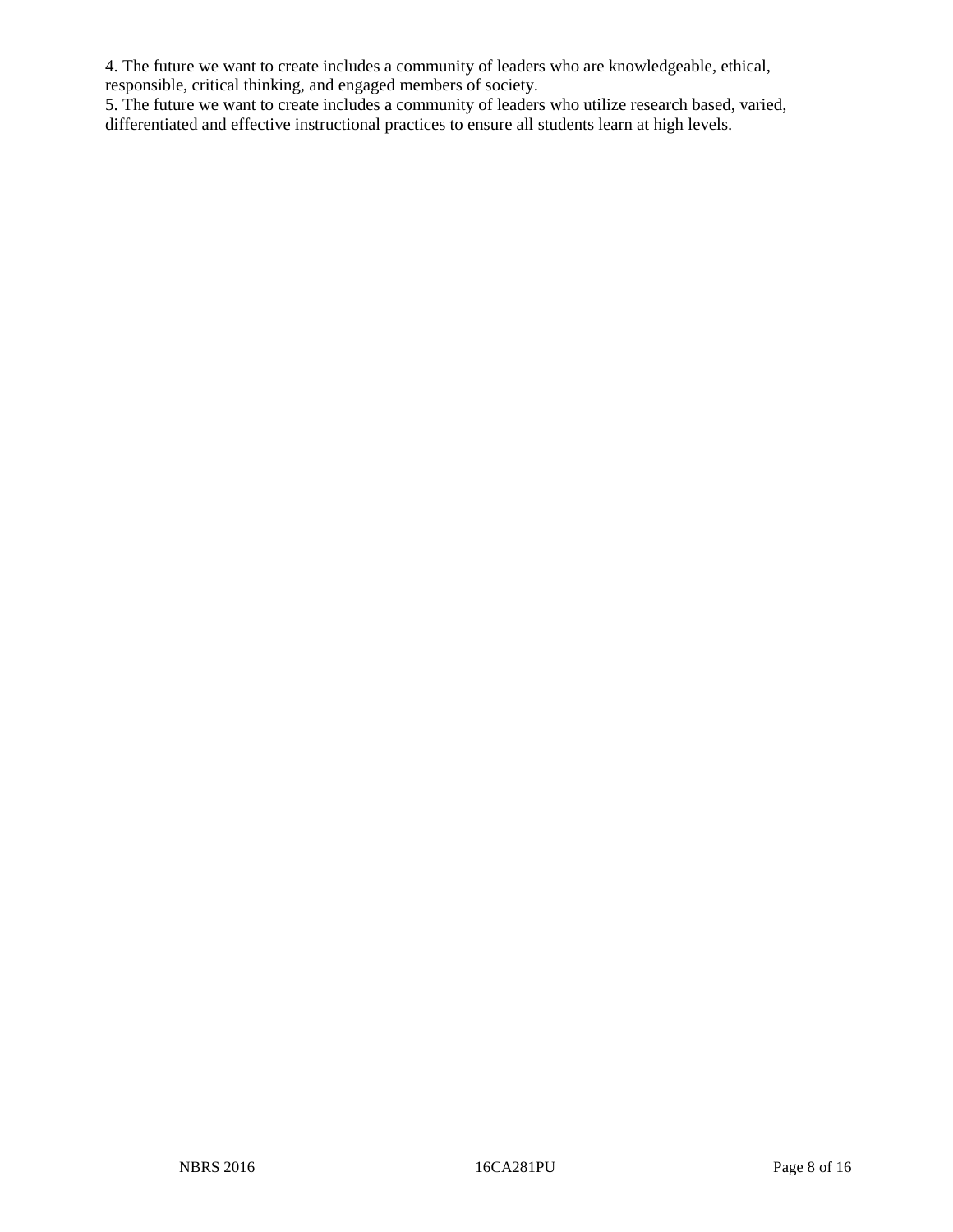# 1. Core Curriculum:

Reading/Language Arts Program:

Rocklin Academy Turnstone's Language Arts curriculum provides solid, research-based instruction using the research from the Report of the National Reading Panel and Put Reading First. The Core Knowledge Sequence ensures that content is incorporated into the language arts block, which provides a knowledge-rich curriculum core for all students. Rocklin Academy's literacy program provides strong instruction in the areas of decoding, systematic and explicit phonics instruction, comprehension, inquiry and investigation, and writing through our Core Knowledge Language Arts (CKLA) program. The Common Core aligned program supports the teaching of spelling, vocabulary, grammar, writing usage and mechanics, penmanship, listening, and speaking. It is also strong on instruction for providing evidence from text, and analyzing a balance of fiction and nonfiction complex text.

Rocklin Academy Turnstone's instructional materials used include: Core Knowledge Language Arts for grades K-5, Engage New York for grade 6, and Step Up to Writing. The Core Knowledge literature sequence is rich and engaging, and builds the cultural literacy of students. It includes poetry, sayings and phrases, and classic literature at all grade levels. Additionally, the Core Knowledge literature sequence is easily integrated with the history content for each grade level which assists the teacher in developing and implementing thematic instructional strategies. Rocklin Academy ensures that students are proficient writers through various practices, including the Step Up To Writing program aligned to CCSS. This set of researched-based and validated strategies provides students with the skills to proficiently write opinion, informational/explanatory, narrative, research, and argumentative essays, actively engage with reading materials, and demonstrate competency in study skills.

# Mathematics Program:

Rocklin Academy uses the Common Core aligned Eureka Math curriculum, also known as Engage New York, for kindergarten through sixth grade mathematics instruction. The instructional approach, specifically incremental development, continual review of concepts, formative and summative assessments, iPads, hands on manipulatives, and on-line resources support this curriculum. Rocklin Academy will continue the successful practices utilized to offer opportunities for students who are working above and below gradelevel. For students working above grade-level in in all standards, our common school-wide math block accommodates their participation in appropriate grade-level math classes. Curriculum differentiation and independent pacing opportunities are offered within classrooms to support students who are not proficient and enrichment for those who need to extend their learning.

## Science Program:

Rocklin Academy teaches the Core Knowledge science curriculum, which is an integrated part of the curriculum in every grade starting in kindergarten. We use various science trade books incorporated with significant hands-on and web-based science material and activities. To support our science curriculum, each grade level incorporates hands on, and minds on, learning. For example, when our students learn about the structure of an eye, they gain immeasurable understanding by dissecting a cow eyeball. Students also build and create models in science. Our school and district are currently rolling out the Next Generation Science Standards to support the Core Knowledge curriculum and create an exemplary science program. Our students will successfully utilize scientific research and inquiry methods to understand and apply the major concepts underlying various branches of science, which include; physics, chemistry, biology, ecology, astronomy, and earth sciences.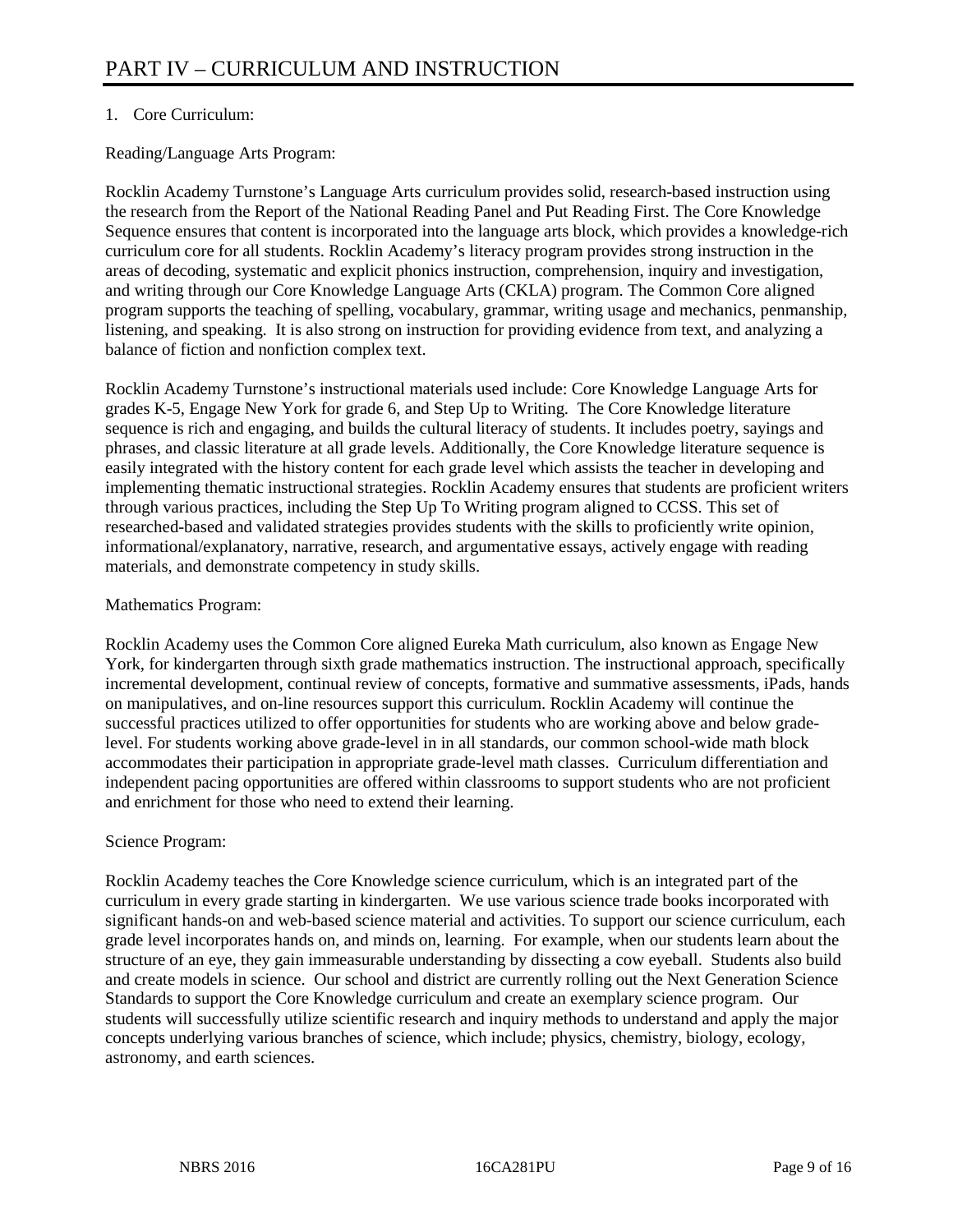# History and Geography Program:

The Core Knowledge Sequence is supported by content rich history and geography textbooks. The textbooks, instructional materials and web-based resources are used in addition to many academic field trips that bring the content to life. The curriculum transforms learning and provides powerful cross curriculum connections with language arts, visual and performing arts, music, and art. For example, our students learn about the Middle Ages in fourth grade. To have a deep understanding of the content, our students learn about the music, art, architecture, culture and religion, which brings the time period to life. Students write about the Middle Ages, learn a sword dance, and dress in that time period when attending a Medieval Feast at school. When learning about the Civil War, students camp out overnight on Angel Island, reinacting the life of a soldier. Our strategies and content support that all students will understand and apply civic, historical, and geographical knowledge in order to serve as citizens in today's world of diverse cultures.

# Meeting the needs of all learners:

All students learn in a variety of ways and at different paces. To support all students who have academic gaps, teachers differentiate instruction in small groups within the classroom. We also have two credentialed intervention teachers who provide additional support and time to close academic gaps. For students who have demonstrated proficiency, we provide enrichment to extend their learning within the classroom with support from our ELA and math instructional coaches in collaboration with the classroom teacher.

# 2. Other Curriculum Areas:

Visual and Performing Arts Program:

The Core Knowledge Sequence includes visual and performing arts in all grade levels, kindergarten through sixth. This content is readily integrated throughout all the content areas and includes hands-on activities. Rocklin Academy Turnstone has an art and music docent supported program, which is based on curriculum and methods of instruction consistent with the California Visual and Performing Arts standards, and the Core Knowledge curriculum. Our school provides music instruction by a credentialed music teacher twice a week to students in grades 4-6. Our music program includes a band and choir for fifth and sixth grade.

## Physical Education:

Rocklin Academy promotes physical activity, health, and nutrition through a comprehensive physical education program. Rocklin Academy students receive physical education instruction twice a week, forty minutes each class. Our Physical Education instructors work closely with classroom teachers to integrate standards and maximize learning. Instructors use data from California's Physical Fitness tests in order to set goals for their classes and monitor progress toward physical fitness proficiency. Annually, students participate in the Jump Rope for Heart program which is sponsored by the American Heart Association.

## Character Education, Democratic Principles and Core Values:

Rocklin Academy believes in a democratic society. We also believe that there are universally important civic and ethical virtues that are the foundations of a free and democratic society, such as respect, responsibility, trustworthiness, fairness, caring, courage, self-control, and diligence. The Academy uses the Core Virtues program in grades K-6 and resources from the Center for Civic Education. The Core Virtues program is a non-sectarian, literature-based program aligned to Core Knowledge which provides interesting and meaningful opportunities to cultivate character through the promotion of basic moral, civic, and intellectual virtues. Rocklin Academy student leaders of A.C.E.S. will continue to support teachers and students in character education and service throughout the year. Rocklin Academy uses the character education, 8 Keys of Excellence as previously mentioned. Our school is in tier 1 of PBIS, Positive Behavioral Intervention and Supports and anticipate a successful implementation next year.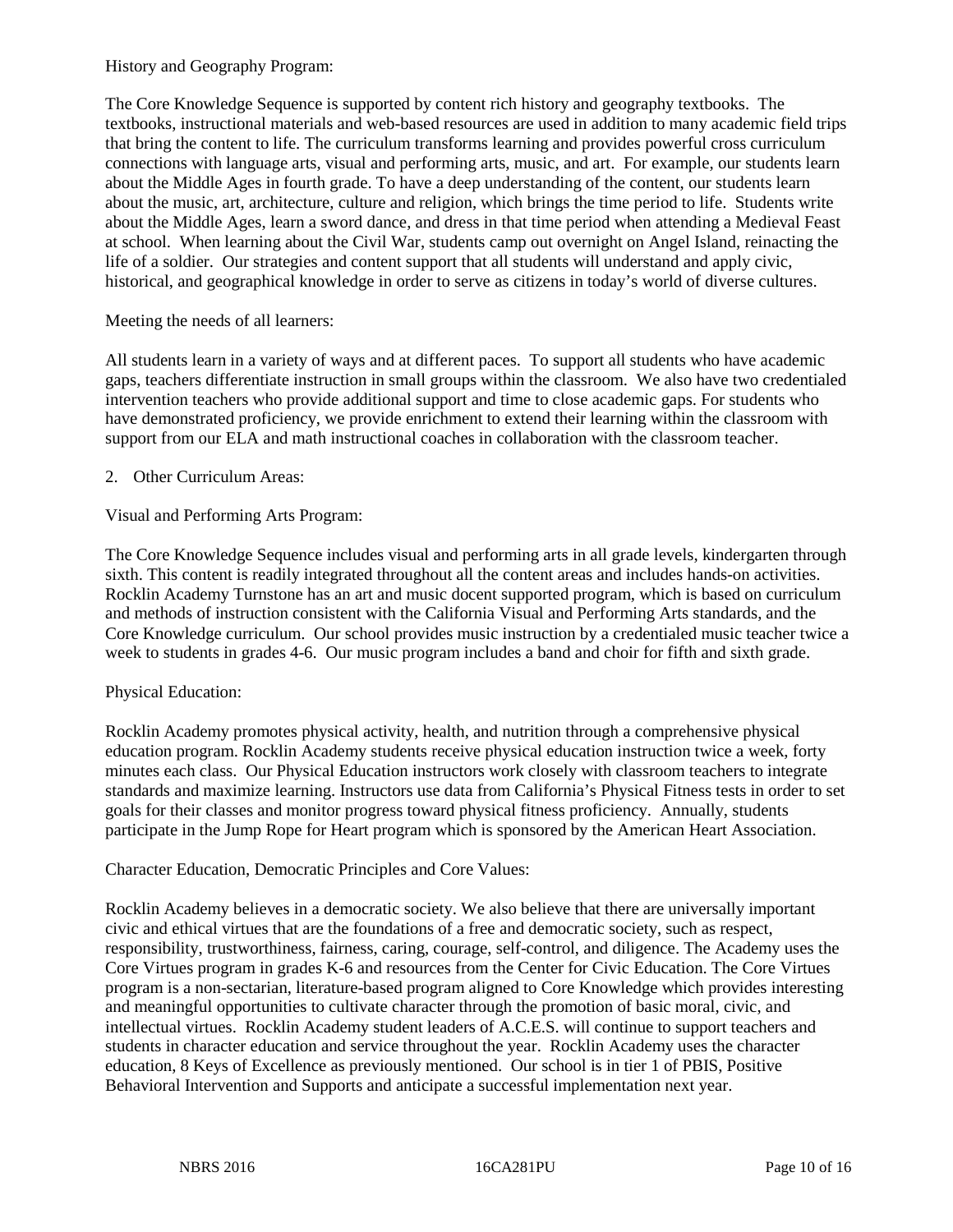# Technology Integration:

One-to-one iPads are currently implemented in grades 2-6 and two-to-one iPads in grades K-1. Schools are challenged to prepare students for the complex demands of the 21st century. As digital citizens, people communicate, gather information, collaborate, and problem solve in a global virtual environment. One-toone technology allows the Rocklin Academy community the opportunity to enhance the skills necessary to compete and thrive in an ever-changing world. The Academy embraces one-to-one technology to engage students, improve student achievement, and improve teaching and learning. Promethean Boards and document cameras are available in each classroom. We currently have Apple TVs and 60 inch televisions in our fourth through sixth grade classrooms. It is important to have a variety of technology available to set our students up for success today, and in their future.

# Academic Competitions:

Students at Rocklin Academy have the opportunity to participate in a wide range of academic competitions. Participation in events of this type has shown significant benefits, including development of individual interest-driven inquiry and research, higher order thinking skills, research skills, teamwork, and hands-on application of knowledge. These activities are coordinated and directed by the students and their parents, with assistance from the Rocklin Academy staff. One activity is called Destination Imagination which is a creative problem solving team competition in which teams of five to seven students solve a long-term problem and a spontaneous problem. Another academic team is called Math Olympiads. Math Olympiads is an international student competition for teams of elementary and middle school students. Students learn to think beyond the basics of math. Rocklin Academy also hosts a spelling bee which includes participation in school level, district-level, regional and national spelling bees. To support the importance of communication and public listening skills, we have an annual Public Speaking Contest where students participate in schoollevel and district-level competitions. Rocklin Academy is always looking for new and engaging ways for students to participate in and build skills in areas of interest.

3. Instructional Methods and Interventions:

Instructional Methods and Interventions:

All Academy teachers employ a cohesive set of research-based instructional methods and approaches supported through training they receive from high-quality professional development. Instructional strategies that have proven to be effective include a powerful mix of direct (explicit) instruction, differentiated/individualized instruction, guided/independent practice, technology, and cooperative learning that increases student engagement and significantly reduces behavioral issues in the classroom. These methods have proven to be effective with all students, including those who are currently performing below grade level, English Learners, and those with special needs. The consistent use of these instructional methods and classroom management techniques at all grade levels provides a strong, predictable, and selfreinforcing component to the overall school culture and builds a foundation of understanding and support with all parents.

# Curriculum Differentiation:

Curriculum differentiation based on student data has been shown to significantly improve the quality and quantity of learning for all students. Consistent with the practices successfully implemented for the past nine years, Rocklin Academy utilizes a differentiated curriculum and successfully-proven teaching methodologies that include acceleration, depth, and complexity.

Although we have tiered intervention practices in place, it is also important to meet the needs of our GATE and high achieving students. We offer curriculum acceleration which adjusts the rate at which a student progresses through curricular material. This learning timeline is flexible, and may adjust in pace in a particular area of study. Teachers pre-assess to identify students that have already mastered upcoming concepts. Students who have demonstrated mastery are given the opportunity apply their knowledge more deeply, often illustrating and extending learning through the iPad. Depth of understanding nurtures interests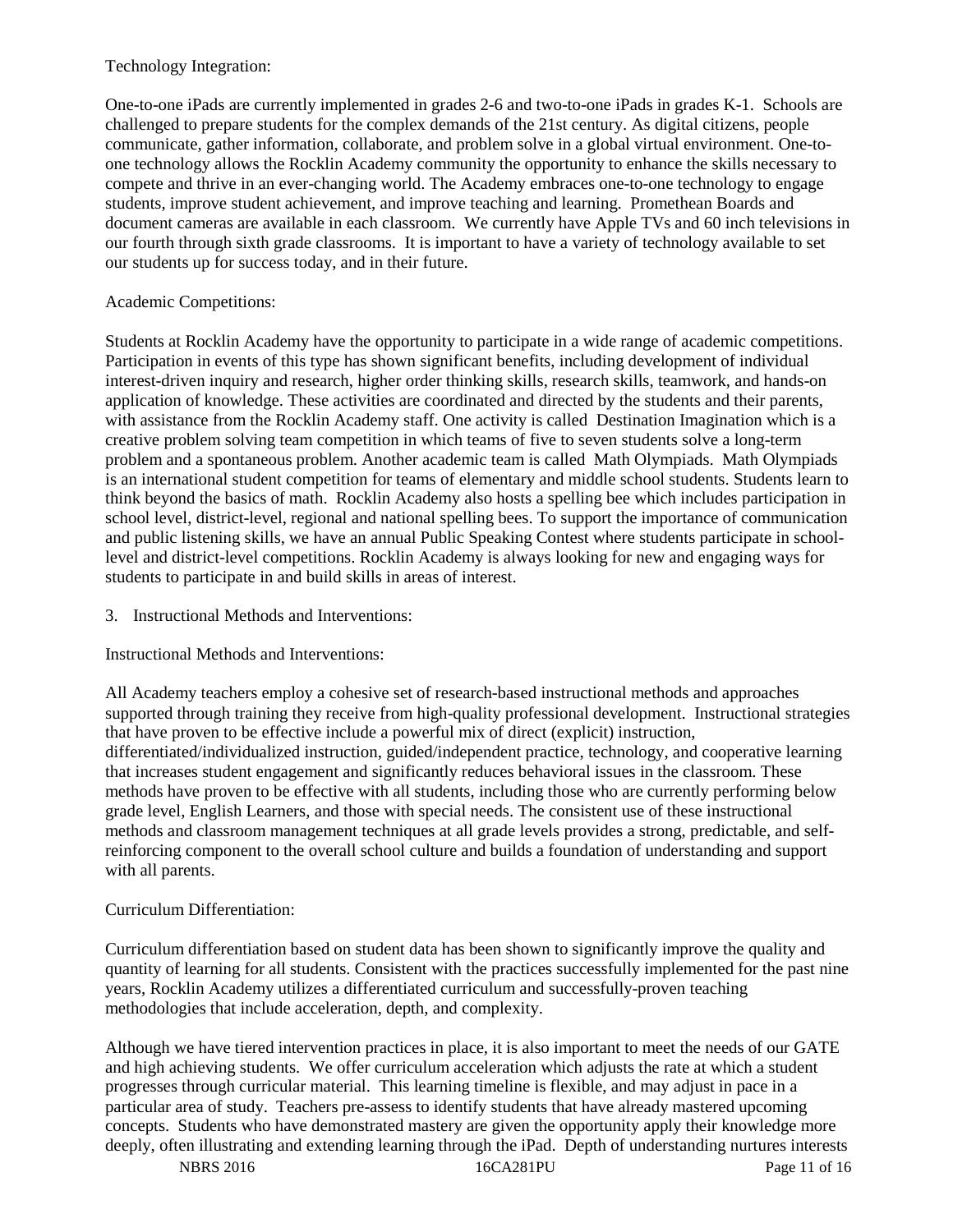and ignites a deeper learning. True learning, and the creation of new knowledge requires going beyond memorizing facts, and making cross curricular connections. Teachers create environments that foster this type of learning by adding complexity to the core curriculum which aligns to CCSS.

Closing academic gaps is addressed in our tiered intervention program. Effective first instruction is the first tier of our educational process. Teachers use formative and summative data to drive their instruction and to inform a variety of instructional strategies, including flexible grouping, modeling, guided and independent practice, and cooperative learning to address students' needs and modalities. From there, our team of credentialed intervention teachers titled, Enrichment Support Specialists, provide targeted instruction in tiers 2 and 3, on a one-on-one or small group basis to students needing additional support. Our teachers lean on parent partnerships to support student learning at home, and Student Study Teams (SSTs) convene if a series of progressive interventions, scaffolded instruction, and home support do not yield appropriate, measurable student progress. Our goal is to identify the needs of each learner so that all students can learn at high levels. This takes a team of dedicated educators and parents to provide intervention, individualized plans, sensory need supports, and resources to set all students up for success.

4. Assessment for Instruction and Learning and Sharing Assessment Results:

Rocklin Academy Turnstone faculty employs the practice of collaborative inquiry – a systematic, purposeful process during which teachers and administrators work together to analyze student data and develop instructional strategies to address the needs of all students. With essential outcomes in mind, our collaboration has a clarity and commitment to the ongoing learning and progress of both students and educators by examining student work regularly and creating strategic achievement goals. Teachers improve their practice by utilizing formative and summative assessments, and common grade level rubrics to regularly assess student achievement, share expertise, and evaluate the effectiveness of implemented strategies used to support and extend the learning of all students. If, at the conclusion of a four-week cycle, assessment results show that academic goals haven't been met, teachers re-evaluate and adjust strategies to re-address areas of need until proficiency is reached.

State mandated testing is another efficacy data point. Our 2013-14 state data communicates that the percentage of students who scored proficient or advanced in math from grades 2-6 are 92%, 96%, 99%, 84%, and 90% respectively. In ELA, our proficient/advanced scores are 91%, 85%, 96%, 98%, and 95%. Last year, our CAASPP data compared to surrounding districts stood out as being significantly higher in both math and ELA. However, we are aware that we can always improve and strive to use this data to improve our program. Using CAASPP and Measured Academic Progress (MAP) data, a group of stakeholders, including board members, administrators, teachers, parents, and students, analyzed our district wide results and set SMART goals in math and ELA. The goals are:

By the end of the 2015-16 school year, 100% of RAFOS students will be at/near or above standard in reading as measured by the 2016 CAASPP.

By the end of the 2015-16 school year, we will reduce the gap by 50% among English Learners and Socioeconomically Disadvantaged students while increasing growth in the Math Concepts and Procedures as measured by the 2016 CAASPP.

Within our LCAP, subgroups that scored significantly lower than that of their peers were identified as English Learners, Foster Youth, and Socio-economically Disadvantaged. These subgroups are monitored closely on both summative high stakes assessments, and in real-time classroom formative and summative assessments. MAP assessments are administered three times a year to identify individual growth. Subgroup and individual data is analyzed and monitored so that teachers are able identify trends, and create differentiated groups during their Enrichment Block. Enrichment Block is a designated period in the classroom where no new material is introduced and teachers work with non-proficient students to close academic gaps, and enrich students who are proficient in all areas.

Assessment results are transparent and grades 4-6 have a parent portal where results can be found. All teachers communicate assessment and MAP results to individual parents to seek a partnership in closing gaps, share SMART goals, and student progress. Trends and grade level results are shared through Board reports which are accessible by all parents and stakeholders. In my weekly e-newsletter, and in classrooms, CI goals and results are shared with families.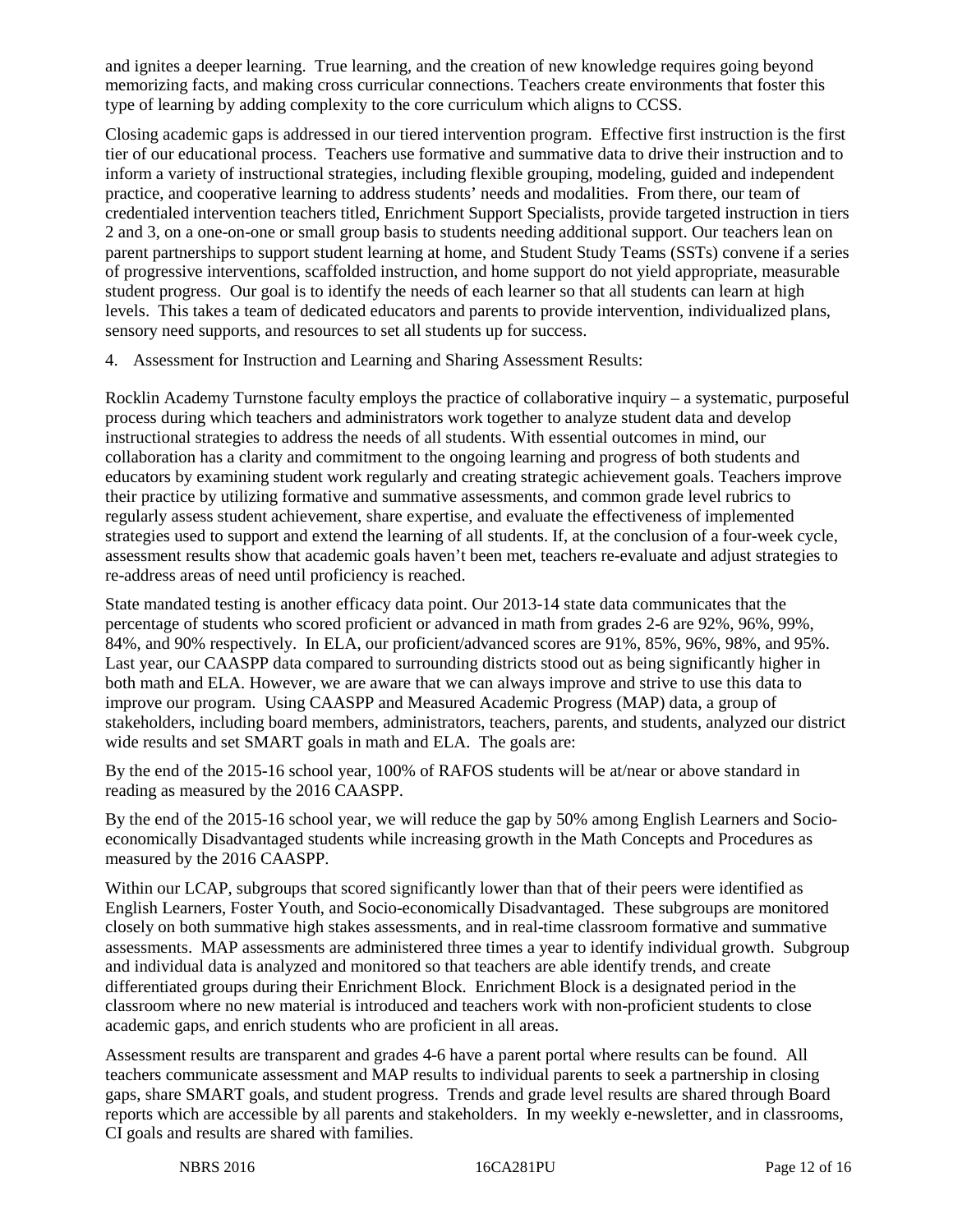# 1. School Climate/Culture:

Rocklin Academy Turnstone is a school of collaboration; with parents, among students, teachers, and administrators. We truly understand the power of working together to meet the needs of all students academically, socially, and emotionally. Each student has their own uniqueness and learning style. Working with our parents, we are able to truly get to know the 'whole child' and best meet the needs of our students. It is not uncommon to see teachers supporting students at extracurricular events. Connections with students and families show our dedication to each and every child.

Teachers that work at Rocklin Academy become a part of our family. We lean on each others' strengths and support each other. Peer observations for professional learning is a common practice at our school site and has built a high level of trust and collaboration in our faculty. When analyzing common data, teachers identify whose scores reflect a higher percentage of proficiency and often observe that teacher in action in order to improve their own instructional strategies to ultimately be able to best support their students. Teachers have special interests and we have many 'experts' in different areas. An example of this is when a teacher had a passion for learning the best instructional strategies for students with special needs. This teacher was supported and provided extensive training in this area and became the 'go to' teacher for others. My goal as an administrator is to build capacity in my faculty, lean on their interests and strengths, and support them all to become exemplary educators. Our positive environment and culture are supported by our 8 Keys of Excellence, Core Virtues, Renaissance Rally incentive tickets, and Kindness Week. How to 'show' these character traits are supported in rallies when students perform skits for all students and our Renaissance Rally winners are honored for demonstrating strong character. Our staff is also honored at assemblies for demonstrating strong character, so students can learn from their teachers and support staff. There are high expectations for both academic and behavior, which is why we are consistent in teaching and supporting 'what' strong character looks like and reward students for their behavior. Each year, we have Kindness Week where students are challenged to complete a specific number of kind acts. Our student body celebrates at a rally, fun activities, and outreach for our community and beyond. In 2015, our school was on the evening news where students were able to share what Kindness Week was, and express why it is important to be kind to others. In all, with support from stakeholders, we have created a positive environment with a strong culture of collaboration and continual growth, always looking for how we can best meet the needs of all students.

## 2. Engaging Families and Community:

The primary goal of Rocklin Academy is to work in partnership with diverse Rocklin/South Placer families who place a high value on learning and who want to participate as full partners in the education of their children in a rigorous, broad-based academic program to assist students in becoming self-motivated, competent and lifelong learners. We place a high value on education and learning. Rocklin Academy seeks to serve families who want to participate as full partners in the education of their children, and are seeking a rigorous and flexible educational program.

Rocklin Academy Turnstone values the parent partnership relationship and sees how this level of involvement truly impacts student learning. Children are excited to see their parents share their individual expertise with the school and be a part of the collaborative culture. Our Parent School Partnership (PSP) is equivalent to a PTA. The PSP works tirelessly to raise funds and support our academic programs, and create events to bring our families together with other members of our community. One such event is our Harvest Carnival. This is a free activity for our families and local community where everyone can come together. The PSP also sponsors our Field Day, Father-Daughter Dance, Mother-Son Galactic Night, and Family Movie Nights. These events bring the 'village' together which supports our culture of collaboration with parents and outside stakeholders. Our school believes in addressing the whole child; their culture, beliefs, learning styles, emotional and social well being, as well as academic success. Collaborating with stakeholders and outside sources, we are able to create a positive culture that embraces diversity.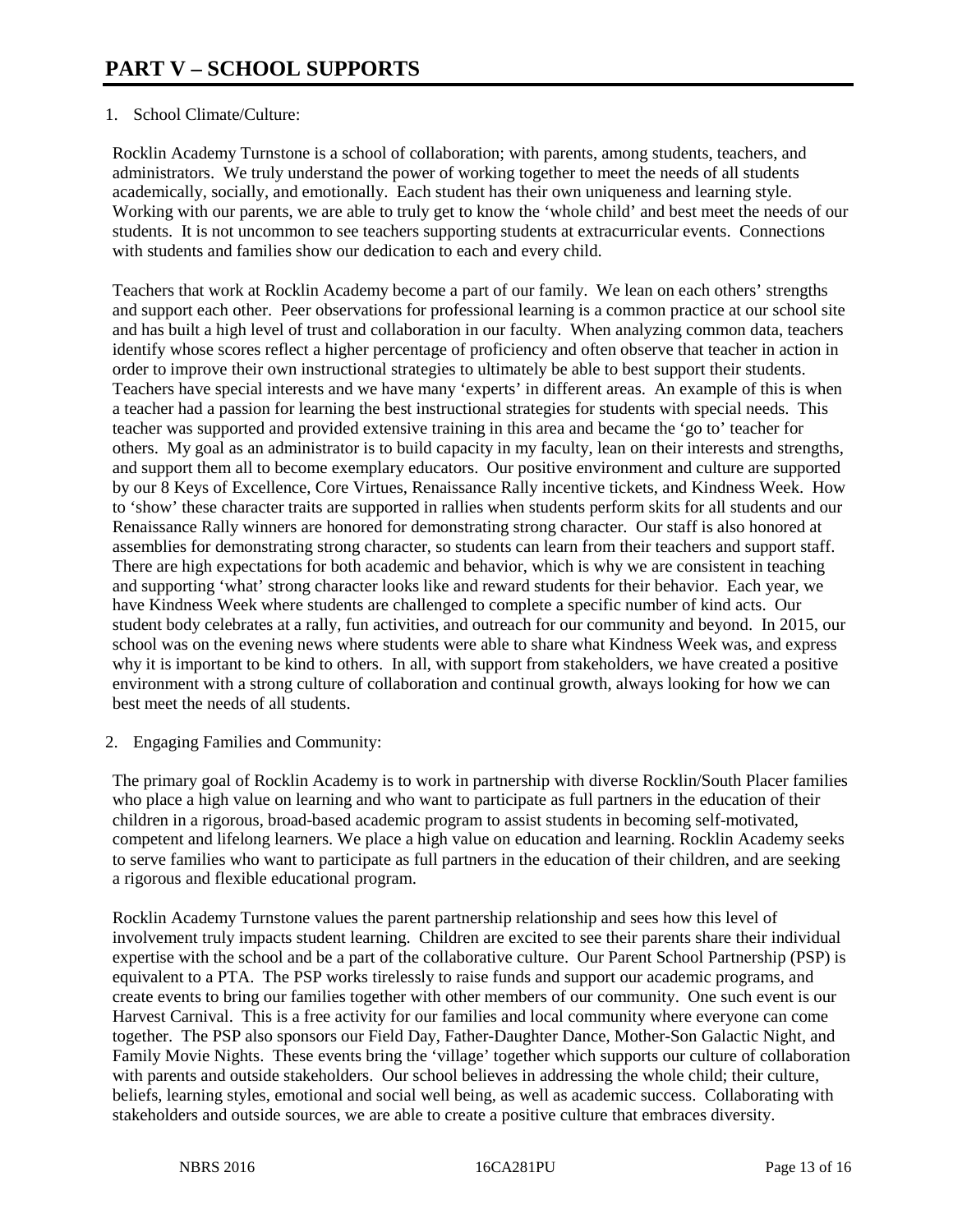Our administration works collaboratively with a local university at events such as 'Mock Interview Night' and working with student teachers to assist in sculpting new teacher candidates. Our district leaders are also involved in the Kiwanis group and Rocklin Chamber of Commerce. This year, we have sent teams of administrators and teachers to various community events to meet and interact with our local community. Our district sets up an information booth where families can learn more about our schools. Rocklin Academy's leadership team of teachers and administrators have traveled across the nation presenting at Learning Forward, California Charter Schools Association, William Jessup University, Core Knowledge Seminar, and more. Our leaders have presented topics such as; Professional Learning Communities, iPads in the Classroom, Core Knowledge Language Arts, and Hiring Quality Teachers. Through these travels, we have connected with strong academic associations and individuals where our team gains knowledge of best practices. A culture of collaboration and connection to the community directly affects our students.

#### 3. Professional Development:

Rocklin Academy believes that professional learning will impact student learning and we put significant emphasis and time into professional development. Each year, our teachers communicate what their greatest learning needs are in a variety of ways including data from surveys, as well as principals identifying where they need to support their teachers. Our principal team also identifies and maps out our support for any new implementations of technology or curriculum as we know that is key to the success of any new implementation. Our overall Professional Development Plan is developed outlining our greatest needs. Our principal team and superintendent understand that needs can fluctuate often, so our calendar is fluid and can be adjusted to best impact our teacher learning.

Rocklin Academy believes in building leaders from within and have developed leadership teams leaning on teacher strengths and interests. We have an established Leadership Team of teachers and a technology team who are experts at our data and assessment system, iPad, and general technology to impact student learning. This year, our district added an English Language Arts coach and a Math Instructional Coach with site based coaching teams. Teachers currently have one full day per month devoted to our PLC and professional development. An hour each Tuesday afternoon is dedicated to our teachers and their professional development. Teachers also have a significant amount professional development embedded in their day. All of this time is strategically planned based on the greatest learning needs of our educators.

The Leadership Team of teachers developed a peer observation protocol to facilitate professional learning and conversations when observing peers. Teachers know that peer observations are non evaluative and are for their own professional growth. As a site principal, I coordinate the time for peer observations and provide substitute teachers for my teachers. This is such a powerful way for teachers to professionally learn from peers and improve their practice.

Using an evaluation framework, teachers identify which area they want to create a personal growth goal around based on results when self scoring on a self-evaluation continuum. Administrators support each teacher to improve towards a distinguished level of instruction through observations and feedback, instructional coaching, and resources. This focus and immediate feedback gives teachers an opportunity to use this information and immediately improve their instructional practices. An example of a goal might be in 'student engagement for all students'. Another example might be, 'goal setting with students so students can monitor their growth using data'.

Our Rocklin Academy math and ELA instructional coaches are in classrooms co-teaching, observing, modeling, and planning with our teachers. The purpose is to move towards exemplary instruction and student engagement that best impacts student learning. Our coaches and their teams assist classroom teachers in analyzing student data and co-creating differentiated instruction based on the common student data. Our coach's effectiveness is measured by student academic growth using common assessment data.

With all of the recent changes in education, teachers have been faced with the challenge of learning new standards, new instructional practices, new curriculum, and just about new everything. It is my job as a leader to set them up for success and give all teachers support, professional development, and time in order to be successful in their craft.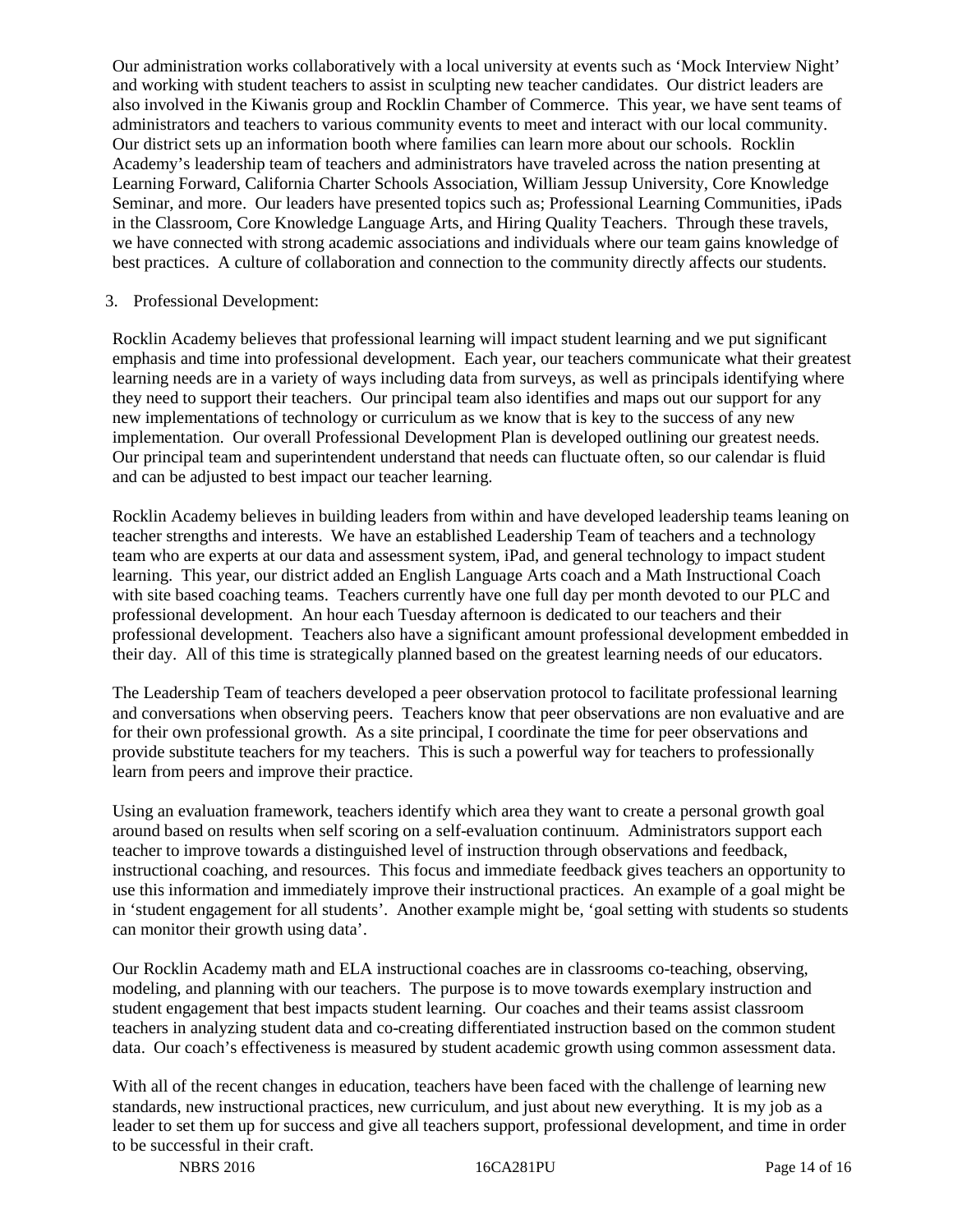# 4. School Leadership:

Rocklin Academy believes in building capacity of all teachers and building leaders from within. There are many opportunities for teachers and staff to take on a leadership role and support their professional objectives. Our superintendent, principal, and teacher philosophy is one, where we believe all students can achieve at high levels, and it is our job as professionals to understand each individual child and how they best learn in order to meet their needs. This belief and philosophy is communicated in our vision, mission, and Core Values. It is the 'glue' of our work.

As a site leader, I build the capacity of my teachers by creating leaders in many different capacities. For example, I have a teacher who has served on our Leadership Team, is my 'teacher in charge', and is currently in school to receive her administrative services credential with her end goal being an administrator within our district. In order to set her up for success, the other principals and I coach her and give her opportunities to shadow us in our positions and learn the many facets involved in managing a successful and safe school. With support in her journey, she has become an expert teacher which directly impacts her student engagement and learning. She shares her new learning with other teachers. This is one example of many on how our teachers are supported in their goals. The teachers that are technology oriented, become our site's 'go to' people to assist other teachers and represent our site on technology committees. Mentor teachers in BTSA support our newer educators. The teachers view each other as partners and share all students as well as their knowledge in order to support each other both in and out of the classroom.

Knowing that our district level leadership shares the same educational philosophies and supports both teacher teams and principals to best impact student learning is phenomenal. I am very fortunate to have a collaborative principal team to analyze data with, identify common trends, and make strategic decisions with for our system of schools which creates a unified team and vision. Our Board of Directors is also student focused, continually reflecting on our mission, vision, and Core Values to support district leaders and all stakeholders in creating the best learning environment possible. I am privileged to be part of a district that is collaborative, supportive, and successful in creating an impactful environment for all learners.